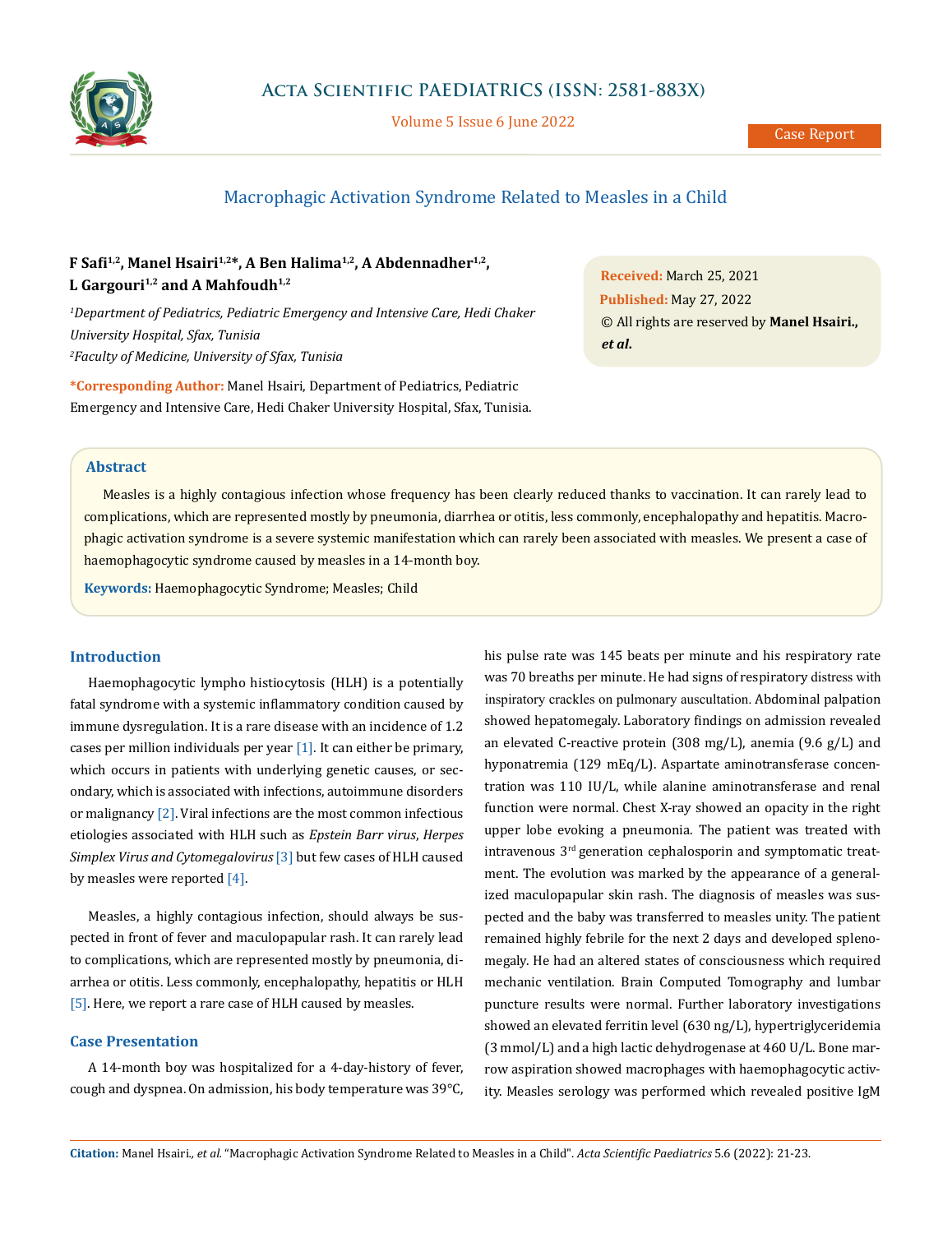antibodies. The diagnosis of HLH and an acute respiratory failure caused by measles was confirmed. The patient was treated with intravenous immunoglobulin at a dose of 2 µg/kg. The evolution was marked by the improvement of the clinical condition and the occurrence of apyrexia 48 hours after initiating the treatment. Creactive protein decreased to 145 then 58 mg/L, ferritin level was 389 ng/L and liver function were normal, 5 days apart. The patient was discharged from the hospital after completely recovered from its acute respiratory distress.

#### **Discussion**

We reported a case of HLH and acute respiratory distress caused by measles.

Measles, a highly contagious infection, should always be suspected in front of fever and maculopapular rash especially in case of epidemic. Actually, measles, a vaccine preventable disease, continue to increase through these years. Measles cases rose by 300% in the first 3 months of 2019, compared to the same period in 2018 [6]. The diagnosis should always be suspected, due to the current epidemic measles state, in front of any febrile maculopapular rash, even among vaccinated children. Measles can rarely lead to complications which occur in 10 to 40% of the cases and are more severe among the very young children. Complications are represented mostly by pneumonia, diarrhoea or otitis; less commonly, encephalopathy, hepatitis or HLH  $[6]$ . Pneumonia, which can either be caused by the measles virus itself or by secondary viral or bacterial pathogen, accounts for 60% of measles associated death [7]. Our patient presented an acute respiratory distress, elevated inflammatory markers and an abnormal chest X-ray which evoked pneumonia. But he had also an altered states of consciousness, which might be explained by measles neurological complications. In fact, measles encephalitis was noted in approximately one in 1000 patients, typically on day 5 of the rash and was fatal in approximately 10% of the cases [7]. But the presence of hepatosplenomegaly, a very important biological inflammatory syndrome with minor signs such as hyponatraemia and hepatic cytolysis in a child whose clinical condition worsened made us think of HLH. In HLH, cerebral symptoms can vary from neck stiffness to coma. Pleocytosis and an increased protein concentration in cerebrospinal fluid are the most common laboratory findings [8].

Clinical findings represented by fever and hepatosplenomegaly, laboratory parameters such as hypertriglyceridemia and increased 22

ferritin level associated with haemophagocytosis in bone marrow aspiration confirmed the diagnosis of HLH based on the HLH-2004 criteria [9]. In the acquired HLH, a driving factor, which is measles virus in our case, cause the uncontrolled macrophage activation [2]. Previous studies showed that interferon-γ, increased during measles, activates macrophages and causes hemophagocytosis, which explain the HLH caused by measles in the present case [5].

In acquired HLH, treatment of the underlying etiology should be started without delay as it influences the prognosis of the disease. The administration of vitamin A to all children with measles is recommended once daily for 2 days at a dose of 50000, 100000 and 200000 IU for children aged less than 6 months, between 6 and 11 months and  $\geq$  12 months, respectively [10]. Our patient didn't receive vitamin A due to its lacking in our country. As for HLH treatment, the basic principle is to combine immunosuppressive and cytotoxic therapy to target the hyper inflammatory state, which include includes dexamethasone, etoposide and cyclosporine [2].

The prognosis of HLH depends basically on the underlying disease, the prompt diagnosis and treatment. However, the mortality rate of children with acquired HLH still ranges between 8 and 22%.

### **Conclusion**

The case we presented satisfied the HLH-2004 criteria for diagnosis of HLH. Clinical diagnosis of measles was confirmed by serology. HLH caused by measles is a very rare syndrome. The diagnosis should be considered in all cases of persistent fever with elevated ferritin level. Its myriad presentation and various laboratory finding might be associated with those of the underlying disease. Therefore, the diagnosis of HLH should always be bearded in mind.

#### **Conflict of Interest**

We have no conflict of interest.

#### **Bibliography**

- 1. [Yu MG and Chua J. "Virus-associated haemophagocytic lym](https://pubmed.ncbi.nlm.nih.gov/27284096/)[phohistiocytosis in a young Filipino man".](https://pubmed.ncbi.nlm.nih.gov/27284096/) *BMJ Case Reports* [\(2016\).](https://pubmed.ncbi.nlm.nih.gov/27284096/)
- 2. Thomas W., *et al*[. "Haemophagocytic lymphohistiocytosis: an](https://pubmed.ncbi.nlm.nih.gov/27697804/) elusive syndrome". *Clinical Medicine* [16.5 \(2016\): 432-436.](https://pubmed.ncbi.nlm.nih.gov/27697804/)
- 3. [Tothova Z and Berliner N. "Hemophagocytic Syndrome and](https://pubmed.ncbi.nlm.nih.gov/24407034/) [Critical Illness: New Insights into Diagnosis and Management".](https://pubmed.ncbi.nlm.nih.gov/24407034/)  *[Journal of Intensive Care Medicine](https://pubmed.ncbi.nlm.nih.gov/24407034/)* 30.7 (2015): 401-412.

**Citation:** Manel Hsairi*., et al.* "Macrophagic Activation Syndrome Related to Measles in a Child". *Acta Scientific Paediatrics* 5.6 (2022): 21-23.